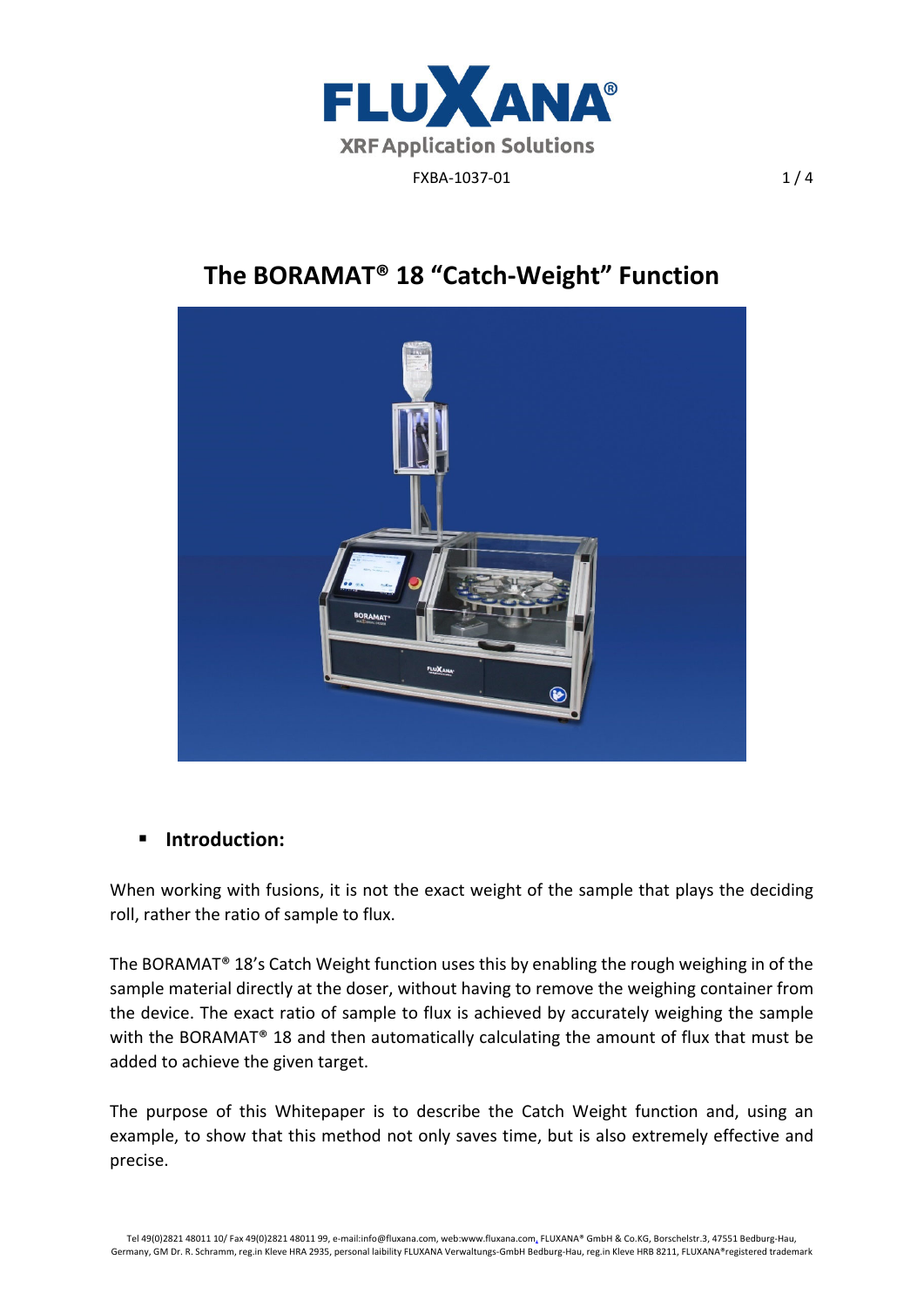

## **Procedure:**

• To begin, a bottle with flux with a GL45 connection is attached to the BORAMAT® 18. The flux, for example, FX‐X65P, has been specifically developed for the BORAMAT® to ensure precise dosing.



*1) Attach the bottle of flux* 



*2) Beakers with adapters in the carousel* 

• The dosing carousel can be equipped with different containers. Various adapters are available for this purpose.

• Select the "Catch Weight" function in the software and start the dosing. The BORAMAT® weighs in a previously determined amount of flux for all positions. In this way, the sample is sandwiched between two layers of flux and can later be transferred without residue into the fusion crucible.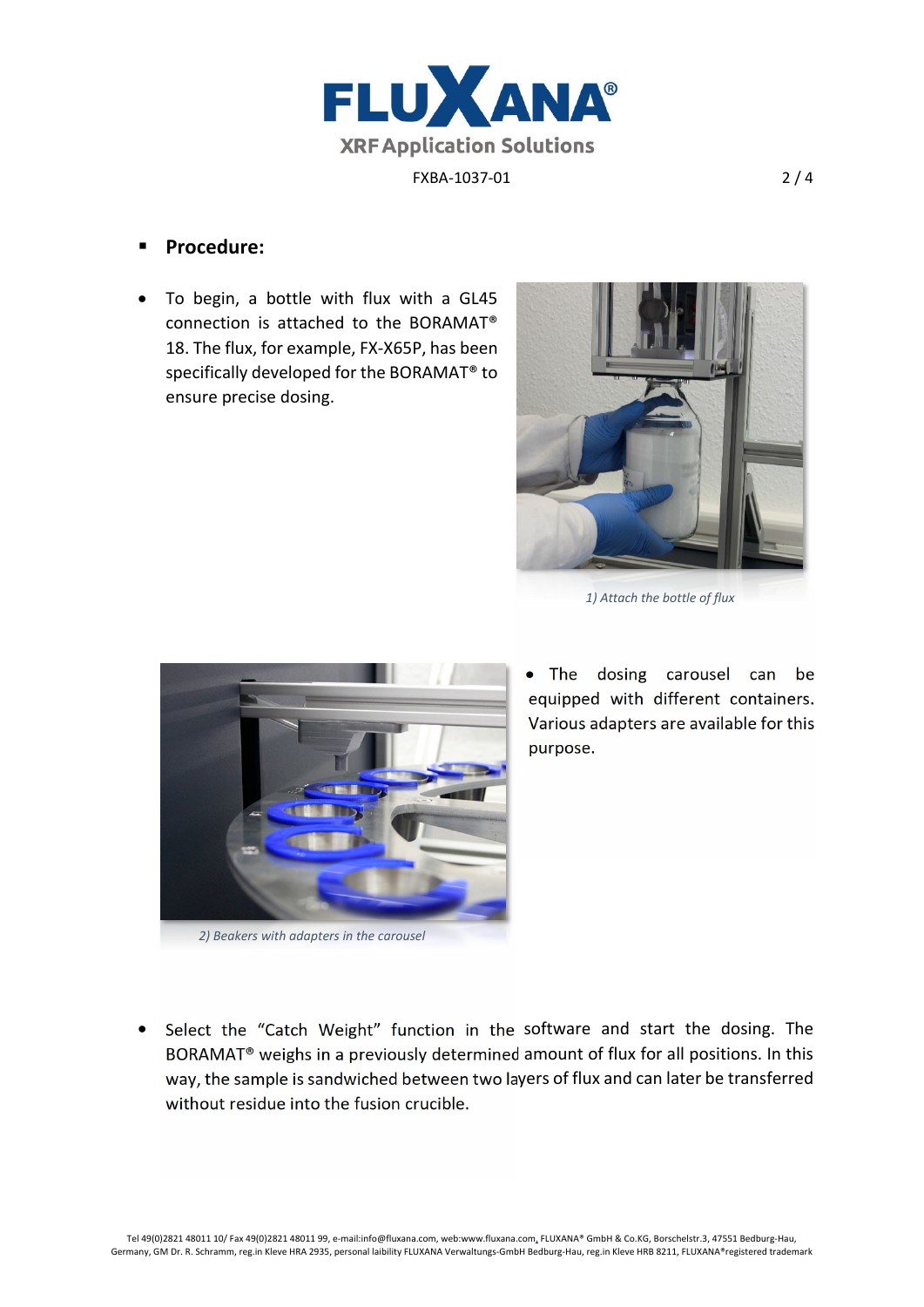

● When the pre-dosing of flux is complete, the user manually weighs approximately  $1 g (+/-0.1 g)$  of sample into the crucible using the additional scales in the BORAMAT. After pressing a button, the sample is precisely weighed on the BORAMAT's internal scales. This procedure is repeated for all samples to be weighed.





*4) Dosing head dosing flux*

 In the software, the second dosing step is then started and the BORAMAT® 18 automatically weighs the remaining amount of flux into all crucibles until the specified ration is reached.